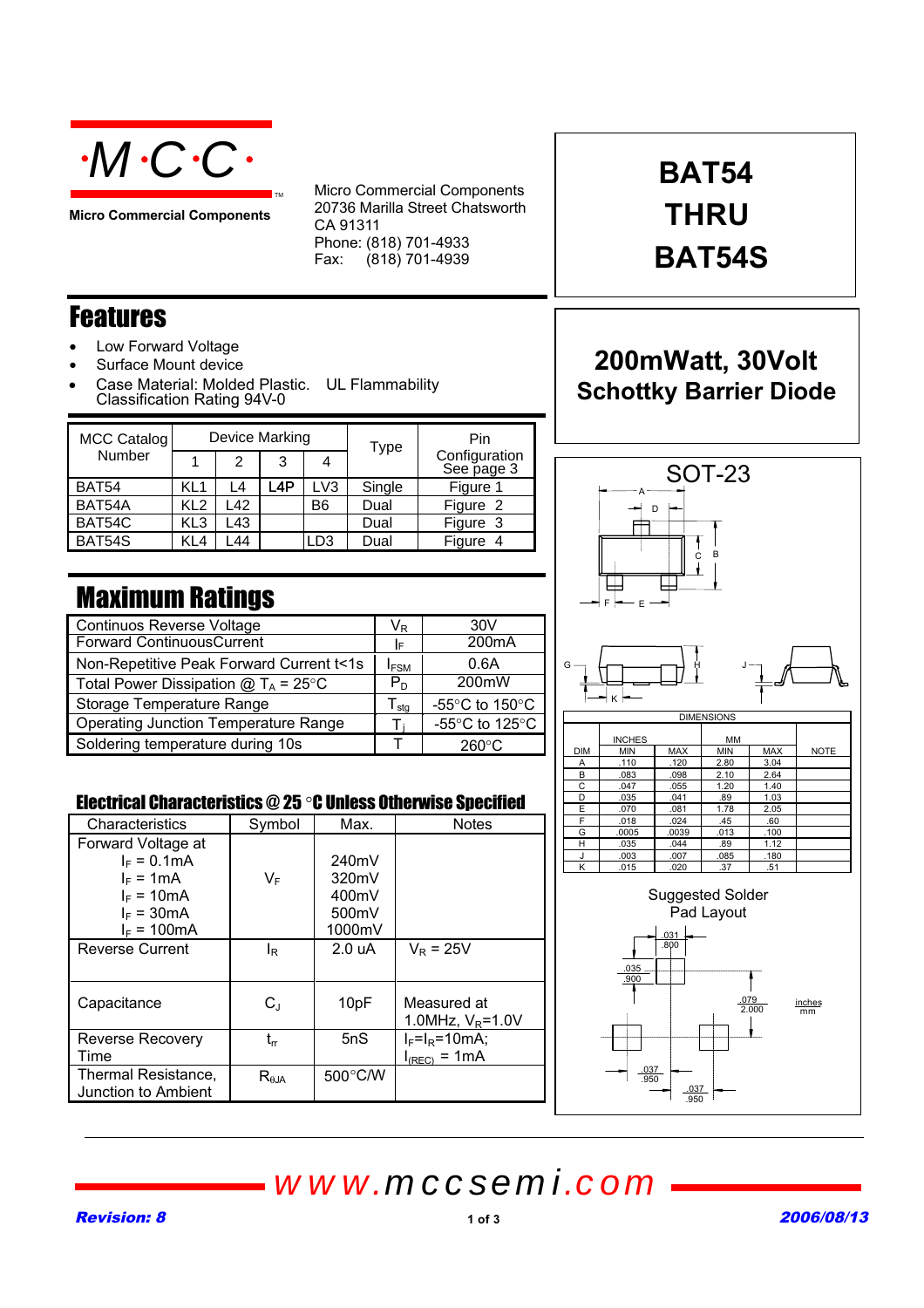# BAT54 thru BAT54S **M.C.C.**



**Micro Commercial Components**



## *www.mccsemi.com*

BAT54 BAT54A BAT54C BAT54S